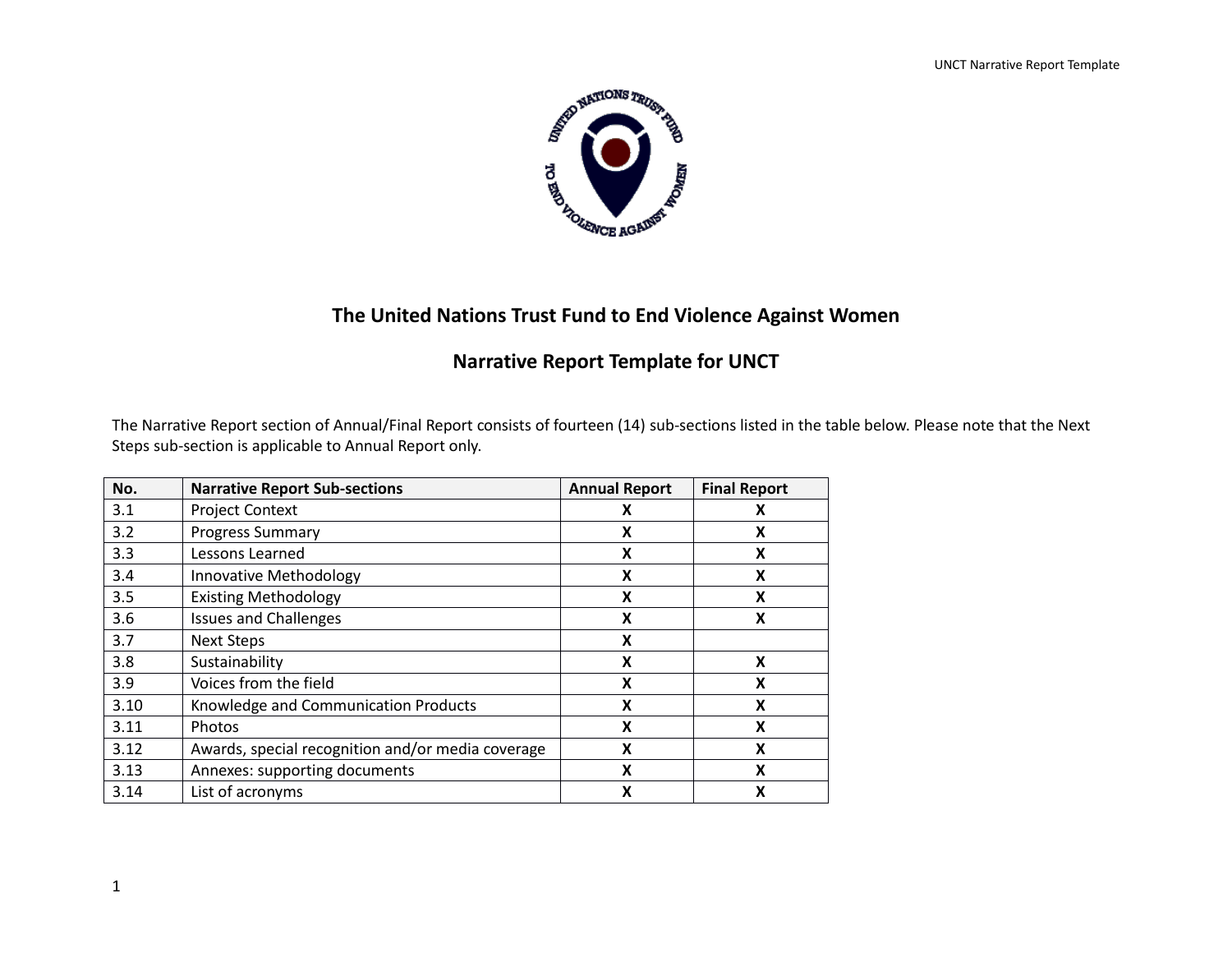#### **Basic Project Information**

| Name of Administrative Agent               | <b>UNDP</b>                                                           |
|--------------------------------------------|-----------------------------------------------------------------------|
| Name of Coordinating Agent                 | <b>UN Women-UNFPA</b>                                                 |
| Name of Participating Agencies             | UN Women - UNFPA - UNDP - UNESCO -IOM                                 |
| Project Title                              | "Uruguay unites to end violence against women, girls and adolescents" |
| Countries of Implementation                | Uruguay                                                               |
| Project start date (dd/mm/yyyy)            | 01/01/2012                                                            |
| Project end date (dd/mm/yyyy)              | 31006/2015                                                            |
| <b>Total Grant Approved (USD)</b>          | 999.999                                                               |
| Total Grant Received to date (USD)         | 999.999                                                               |
| Type of Report (Annual or Final Report)    | Anual                                                                 |
| Reporting Period (dd/mm/yyyy - dd/mm/yyyy) | $01/04/2015 - 30/06/2015$                                             |

#### **3.1 Project context**

• Please provide a short description of any change in context during the reporting period, specificallylinked to the project. (Maximum 1,500 words)

The Project "Uruguay unites to end violence against women, girls and adolescents" began at the start of 2012, as a challenge for the joint efforts of government institutions with expertise in the problematic of gender and generations based violence, supported by civil society organizations, and in coordination with the Uruguayan Agency for International Cooperation (AUCI) and the Agencies, Funds and Programmes of the United Nations. Previous experiences based on governance, follow up and monitoring criteria for joint programmes where key references for the project's implementation, with the objective of ensuring that Uruguayan women, girls and adolescents have access to comprehensive public policies on Gender and Generations Based Violence.

In accordance with the context that motivated the design of the Project, the following three outcomes where formulated:

Outcome 1. CNCLVD and SIPIAV strengthen their institutional capacities, optimizing their arrangements and territorial presence, to improve the integrated approach to GGBV.

Outcome 2. Uruguay has a comprehensive and integrated project to reform the national legal framework on GGBV, validated by key actors and with support from the majority of parliament.

Outcome 3: Uruguay has timely, reliable and consensual information on GGBV.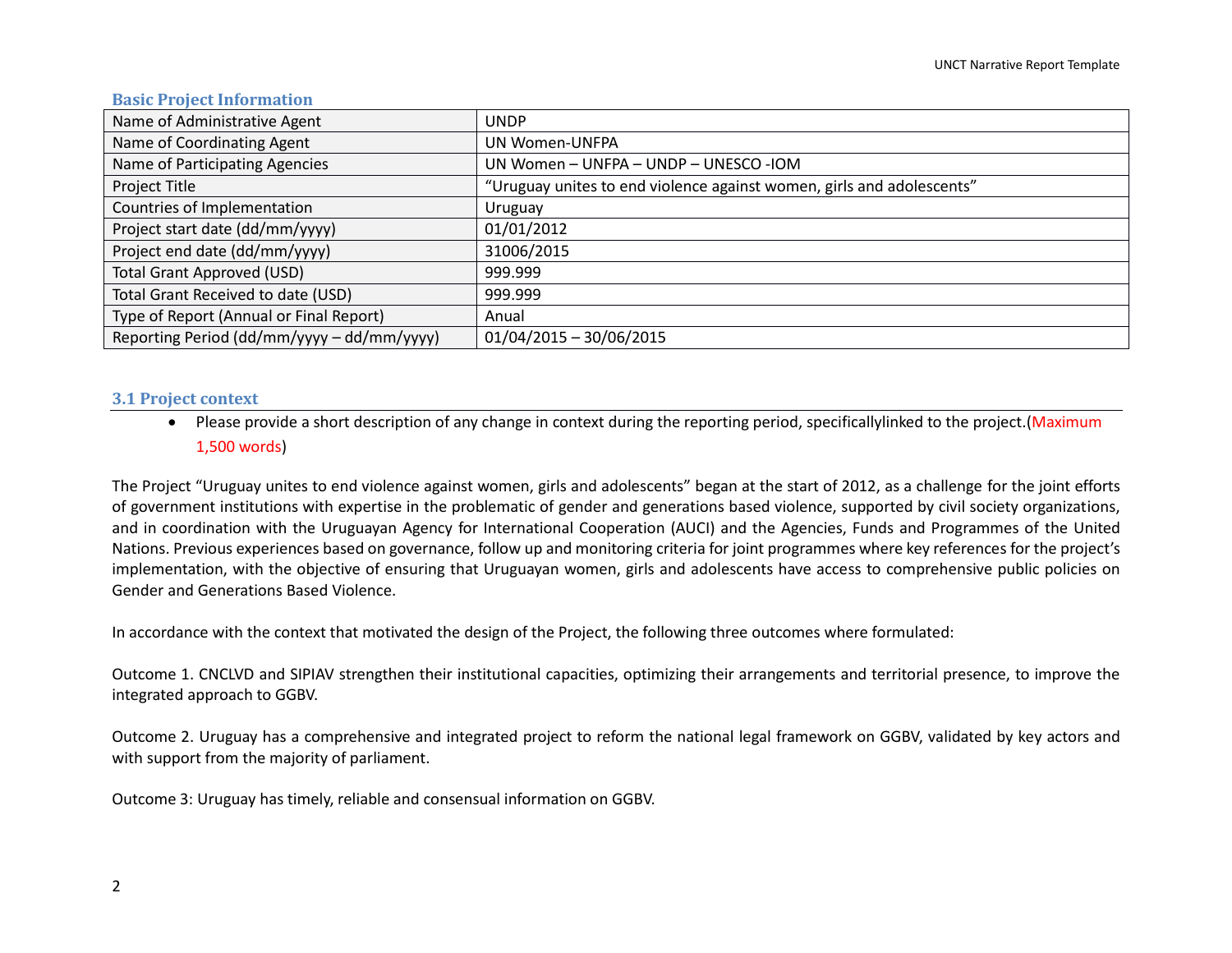Outcome 4. Government bodies and civil society organizations contribute to the prevention of GGBV through the design of communication strategies and training programmes that advance in the incorporation of a human rights, gender and generations perspective in the handling of information and attention of women, children and adolescents.

Since the beginning of the programme and throughout its execution, numerous actions were undertaken under the first outcome with the objective of strengthening the inter-institutional framework and generate the best conditions for the accomplishment of all processes and results. As was already informed in previous reports, the initial difficulties in terms of the availability of additional resources committed by the Agencies were resolved in a satisfactory manner by the set of actors responsible for the project's governance.

The progress of the Project "Uruguay unites to end violence against women, girls and adolescents" must be seen within the context of a transition scenario that marked the first months of 2015. In 2014, Uruguay went through a new electoral period, which ended in November of the same year. The newly elected authorities took office on March 1, 2015, marking the beginning of a new administration.

Within this context, outgoing and newly elected officials involved in the project's execution dealt with the handover of responsibilities and agenda. During the first trimester, the newly appointed Director of the National Women's Institute (INMUJERES), in her capacity of President of CNCLVD, held several meetings with SIPIAV's Coordination, the Project's Coordination and the several implementing partners, with the objective of:

- a) Give continuity to the process and ensure the achievement of the overall objective and its respective outcomes,
- b) Fulfill the commitments undertaken at the project's extension
- c) Incorporate the project's contributions and effects into the new government period

CNCLVD and SIPIAV as inter institutional spaces with responsibility over the attention and approach to the GGBV suffered by women, girls and adolescents, reached the last trimester of the project (April – June 2015) strengthened in their capacities and in a position to further deepen the process that started with the design of a new National Plan Against domestic violence and gender and generations based violence.

Among the various activities held on the las trimester, we must highlight the "Debate on Regulatory Frameworks in the field of Gender and Generations Based Violence" held on the 4<sup>th</sup> and 5<sup>th</sup> June. The Seminar's objective was to socialize the goals and difficulties shared by women suffering from GBV, advance in the construction of agreements to mainstream gender and generation perspective into the national legislation and contribute to set the issue on the public agenda. Several officials from the three powers of the State, as well civil society organizations, took part in the Seminar, making for a very rich debate.

The activities reported in the April-June trimester – jointly with the external evaluation – represent the strong accumulative value that this process has signified in terms of the actors responsible for offering more comprehensive and integrated approaches to policies and actions in gender based violence directed at the women, girls and adolescents in Uruguay.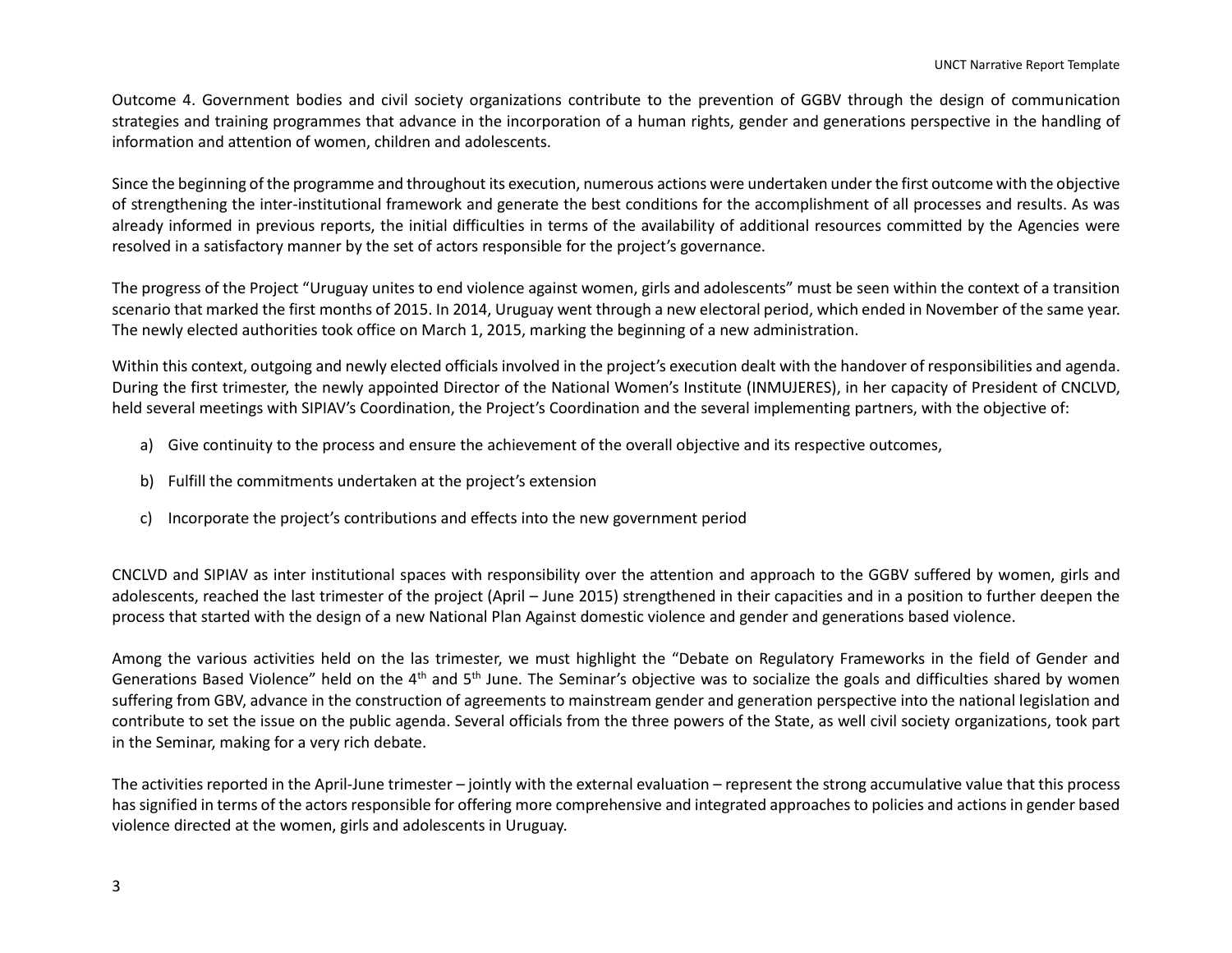#### **3.2 Progress summary**

 What progress has the project made during the reporting period towards achieving the outcome(s) and the project goal? For whom (specific beneficiaries)? How? Provide concrete evidence if possible. Feel free to include large successes, as well as unexpected and/or incremental changes. (Maximum 1,500 words)

This project has as purpose that women, girl and adolescents in Uruguay may have access to integrated and integral Public Policies on Gender and Generation based Violence (GGBV) in the framework of the National Strategy for its eradication. During the course of the implementation, conceptual and political unprecedented and innovative agreements were reached: the articulation of the gender and generational perspective contributed to an increase in the integrated nature of process, which had been historically divided<sup>1</sup>. This articulation is now a consensus in terms of policies, plans and programmes, as expressed by the joint position paper of the National Consultive Council of fight against Domestic Violence (Spanish acronym CNCLVD) and the Integrated Protection System of Violence to Children and Adolescence (Spanish acronym SIPIAV) in the opportunity to express its position related to the reforms of the Uruguayan Penal Code  $^2$ .

The institutions and inter institutional spaces saw their approach capacities strengthened, reassuring their competences, and establishing an agenda of priorities focused towards the new Plan of Domestic Violence and Gender and Generation based Violence. Likewise, they have developed specific measures for women, girls and adolescents affected by this issue.

The rendering of accounts prepared by the chairs of CNCLVD and SIPIAV (the Women's National Institute and the Child and Adolescent Institute respectively), describes the achievements accomplished, the contributions of the project "Uruguay unites to end violence against women, girls and adolescents" and defines the agenda of the new challenges.

Within the main contributions of the project the following must be highlighted:

- Domestic Violence and Gender and Generations Based Violence Plan. As described in this report, it has been agreed that the next plan must address domestic and gender and generations based violence, taking into account that all of them are an expression of a structural violence that affects mainly women, children and adolescents. (Outcome 1, Product 1.1)
- All Uruguay departments maintain their CDLVD y CRL functioning regularly. The project products have provided new inputs for the analysis of the issue in GGBV and planning of local policies. Likewise, the information and circulation flow of contents between main and territorial spaces has been improved. It is worth noting that there are Departments that are developing a growing interest in planning activities concerning information, awareness and promotion of rights in different settings, so as to reach different areas of the country (Outcome 1, Product 1.2)

 $\overline{\phantom{a}}$ 

<sup>1</sup> http://www.inmujeres.gub.uy/innovaportal/file/40831/1/vbgg.pdf 2<http://www.inmujeres.gub.uy/innovaportal/file/18258/1/notapos.pdf>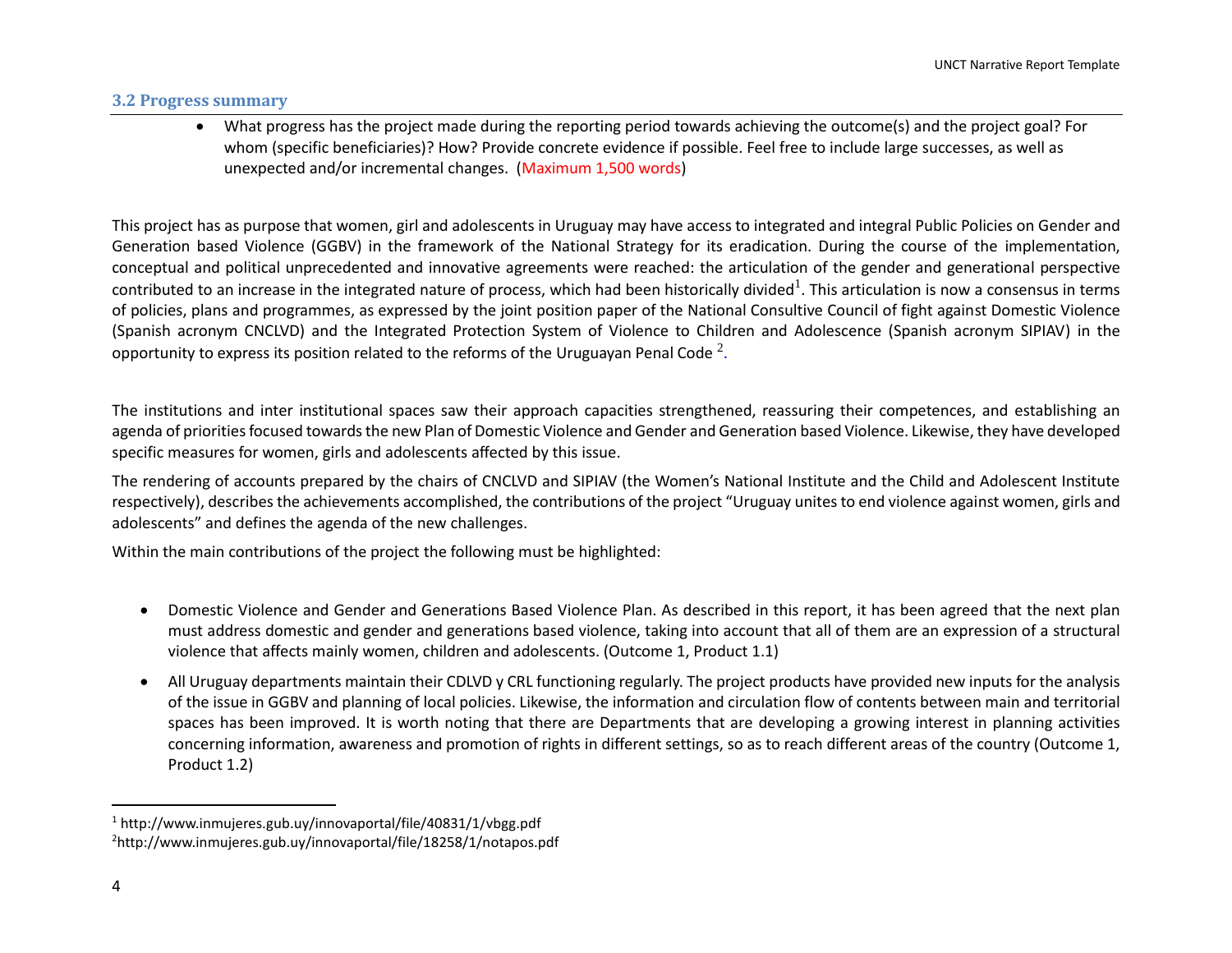- "Actions for Life and Cohabitation". A set of specific measures, agreed in this inter institutional framework, were established for the approach of situations faced by women, girls and adolescents; but with sectorial responsibility in its application and realization. In 2014 the follow-up and monitoring of due progress will be carried out in the framework of the CNCLVD and SIPIAV (Outcome 1, Product 1.2)
- Normative revision in GGBV and contributions to the Penal Code and Code of Criminal Procedure (Result 2). The studies and exchanges that took place within the project framework, not only rendered account of the need to move forward in the harmonization of national normative towards international standards in Human Rights, but also raised the need of new revisions, contributing along with the Human Rights Institution and Social Civic Organizations to influence in this revision. In this context a joint position document was developed regarding the reforms of the mentioned Codes and the elaboration of substitute texts as a proposal that contributes to the debate of the Parliamentary Commission responsible for the reforms.
- Results of the First Survey on GGBV. This product represents a milestone for Uruguay, as it sets a national base line on the magnitude of violence directed at women, girls and adolescents and its characteristics. It is also a significant input for the generation of indicators that allow for the follow up and tracking of this problematic, generating knowledge of its magnitude, characteristics, consequences, contributing to the strengthening of comprehensive policies to prevent, treat, sanction and eradicate gender and generation based violence in our country (Outcome 3).
- Increase knowledge on how to process information on GGBV from a communications perspective. A series of studies generated inputs for establishing a base line on the perspective of the media in the treatment of GGBV (Product 4.1).
- A communications strategy on GGBV was designed. The strategy set the bases for the design of an awareness, dissemination e information campaign at national and territorial levels (Products 4.1 and 4.3).
- A training strategy was designed for journalists, communicators and information sources (Products 4.2 and 4.3)
- Specific problem areas such as sex crimes (Product 2.2) and human trafficking for sexual exploitation (Product 4.4) were addressed.

Within this framework, during the **last trimester** the following activities were undertaken<sup>3</sup>:

- 1. Inputs for the design of the II National Plan to end gender and generation domestic based violence validated by CNCLVD and SIPIAV, disseminated and budgetary strengthened (Outcome 1).
- 2. Training of trainers' strategy and operator in GBV implemented (with emphasis placed on human trafficking under outcome 4).
- 3. CNCLVD and SIPIAV design a national communicational strategy (Outcome 4).

While these activities were being implemented and monitored, assistance was also provided to the external evaluation team, in terms of inputs, interviews and working meetings in accordance with the evaluation's operational plan.

 $\overline{\phantom{a}}$ 

<sup>3</sup>Products Matrix RRF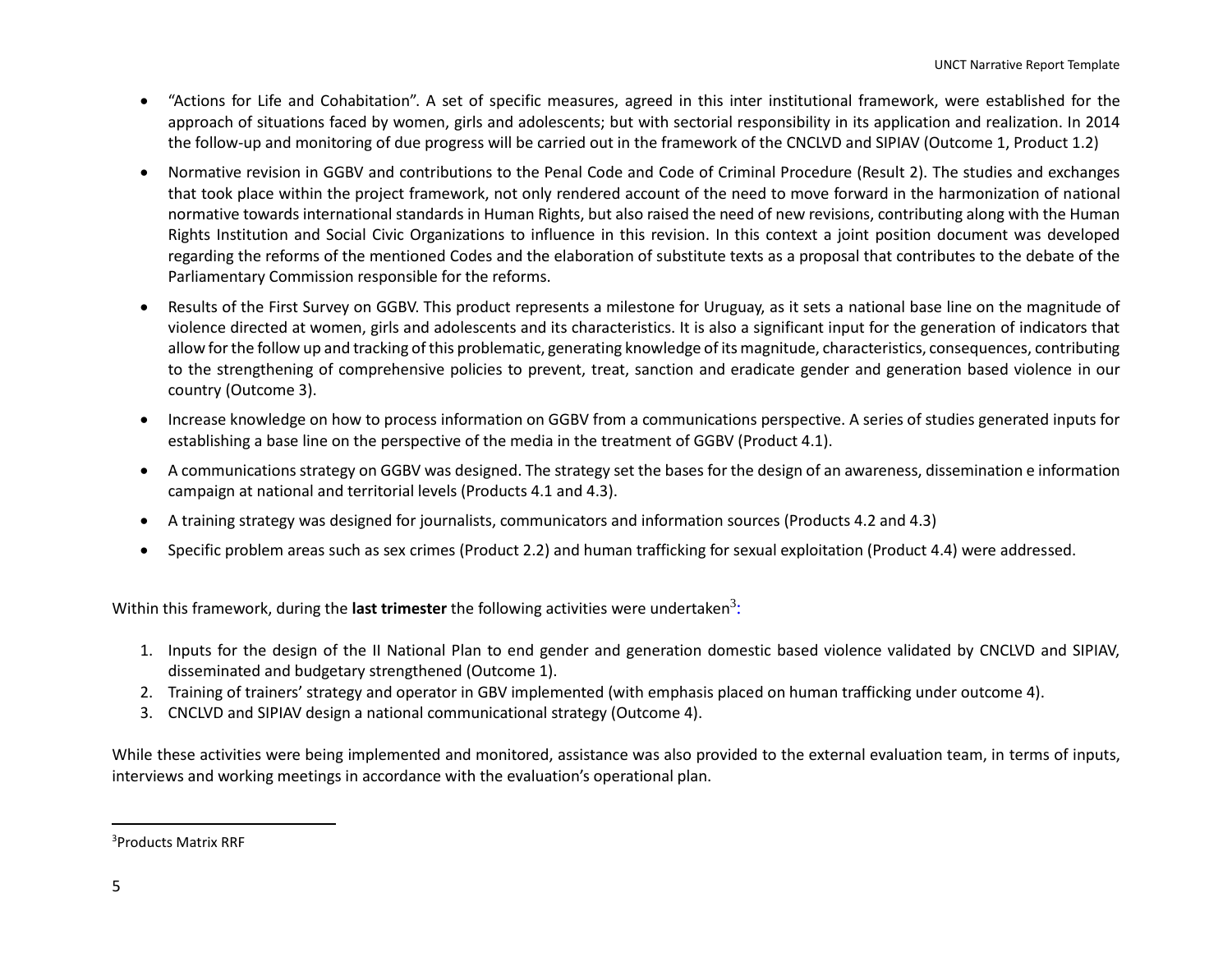#### **3.3 Lessons learned**

- What are the main lessons learned so far? Please describe what worked well and what did not work well and explain why.
- Highlight key lessons that can feed into learning and planning of new projects/initiatives. Please do not hesitate to highlight how mistakes might have led to new approaches, ideas and/or results. (Maximum 1,500 words)

Many lessons learned have been highlighted throughout the project's execution; many have been linked to the articulation of the generation and gender perspective that has allowed for greater comprehensiveness in processes that have historically been fragmented in their approach to violence. This articulation is now a consensus in terms of policies, plans and programmes. More information on lessons learned can be obtained from the final evaluation report.

#### **3.4 Innovative methodologies**

- Is your project using any new/innovative methodology? XYes No
- *If yes, please describe it briefly and how it is being applied to the project.* (Maximum 1,500 words)

The implementation of the Project ""Uruguay unites to end violence against women, girls and adolescents" was innovative in respect to its inter institutional framework. Even though this multi actor structure made the decision making process more complex, it also allowed agreements to reach broad consensus among the different institutions involved

At the operational level, the variety of actions necessary for the execution of products and activities, called for the design of a methodology based in the setting of inter institutional working teams (composed by representatives of CNCLVD, SIPIAV and UN Agencies), led by the Project's Coordination. In 2012-2014, seven working groups were set with the objective of implementing the decisions of the Management Committee and providing a detailed follow up and monitoring of all products.

For the April – July trimester, four working groups were set to work on the activities carried out during that period: Seminar on Regulatory Frameworks, Working breakfast session on human trafficking for sexual exploitation, follow up international consultancy for the design of the II National Plan and follow up external evaluation.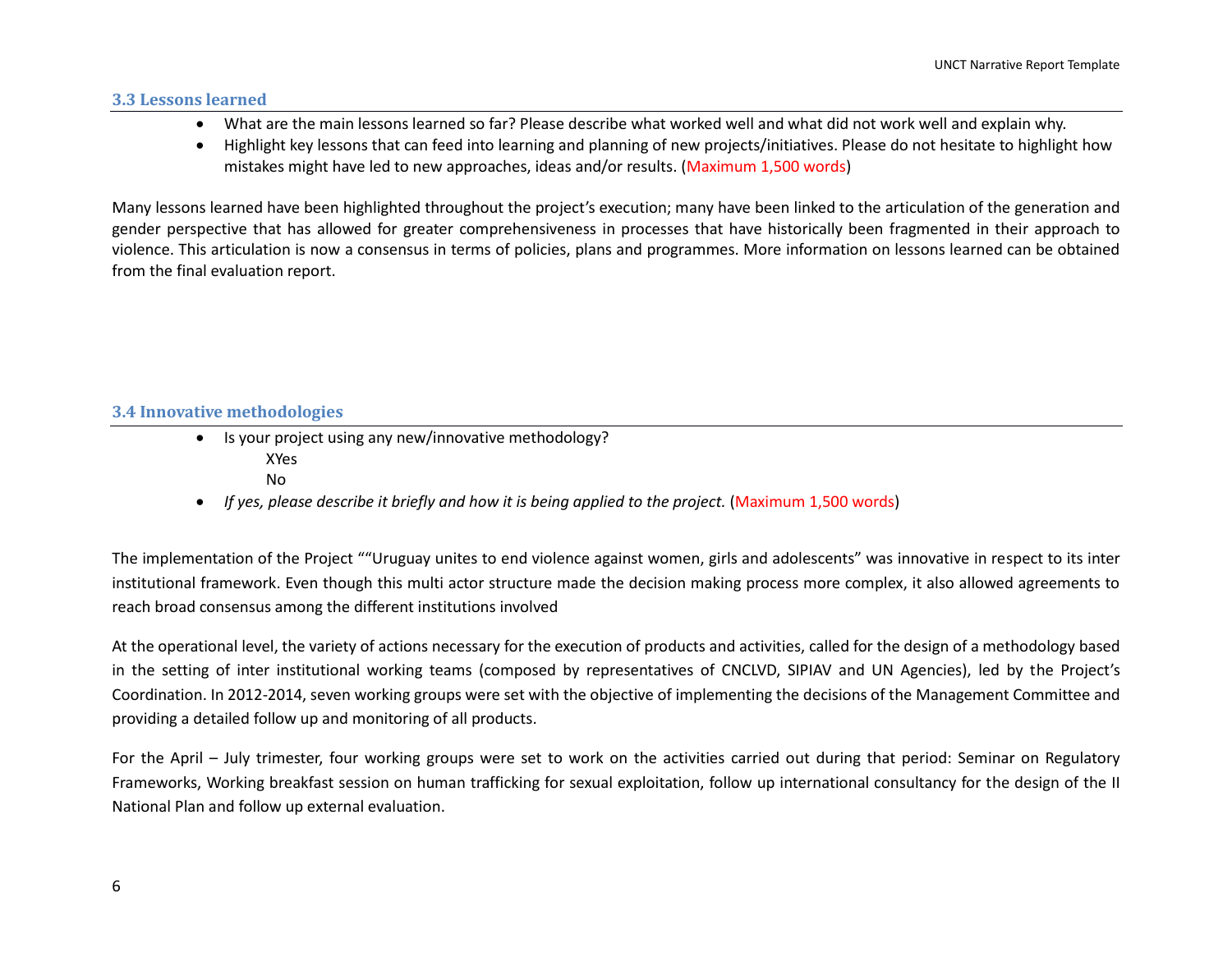# **3.5 Existing methodologies**

• Is your project replicating and/or scaling up any existing methodologies?

X Yes

No

• If yes, please describe it briefly and how it is being applied to the project. (Maximum 1,500 words)

Idem above.

#### **3.6 Issues and challenges**

 Was there any issues and/or challenges that have affected project implementation during the reporting period? Yes

XNo

 If yes, please describe the key issues and/or challenges that have affected project implementation during the reporting period. For each issue and challenge identified, please provide the action(s) taken to manage the issues and/or challenges. (Maximum 800 words per issue/challenge and per action taken)

| <b>Issues/Challenges</b>                                                                                  | <b>Actions taken</b>                                                                                                                        |
|-----------------------------------------------------------------------------------------------------------|---------------------------------------------------------------------------------------------------------------------------------------------|
| Harmonization of the implementation timetable with a view to<br>completing the project's last activities. | The Management Committee and the working groups<br>designed an effective timetable taking into consideration the<br>execution requirements. |
|                                                                                                           |                                                                                                                                             |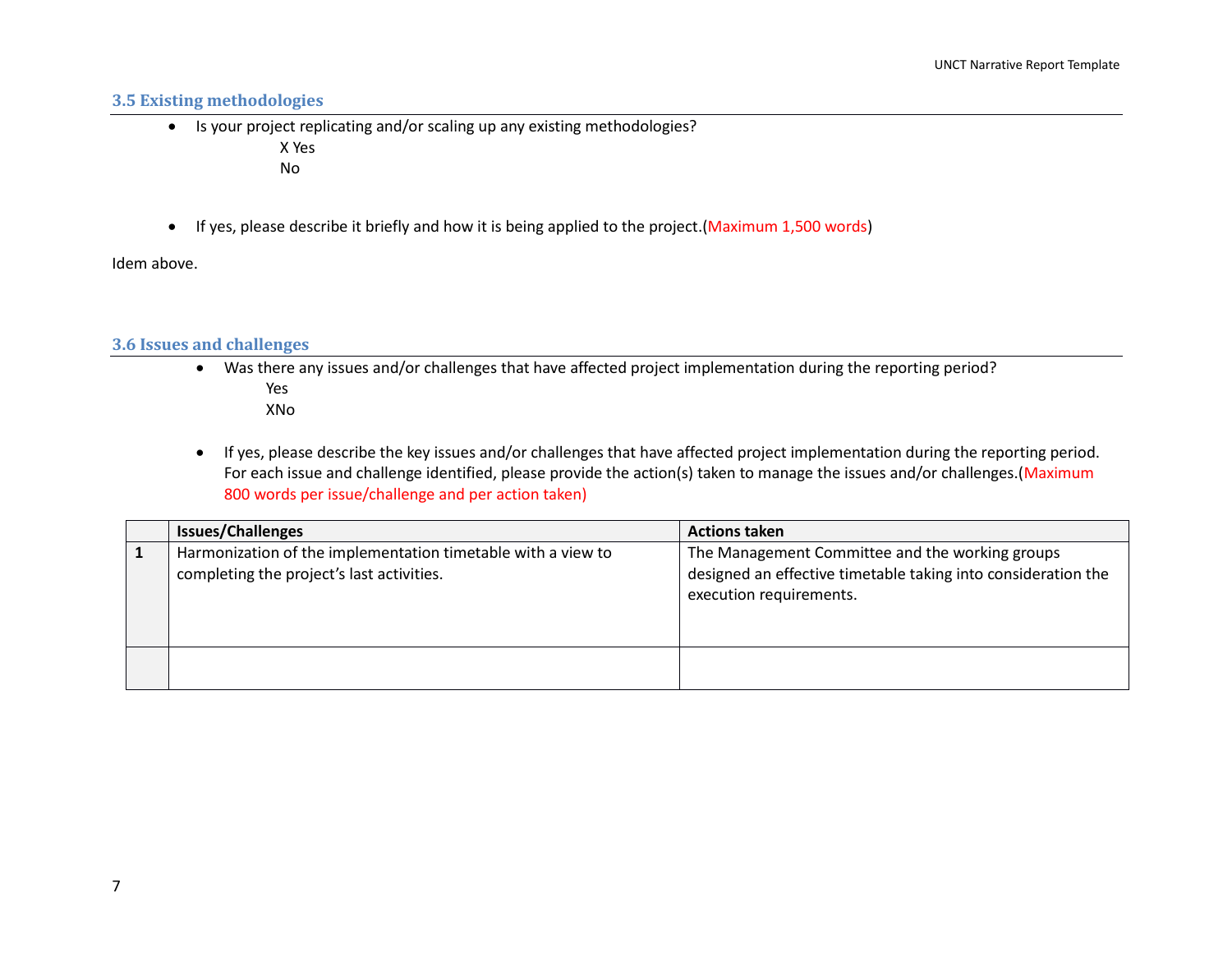#### **3.7 Next steps**(Only for Annual Report)

Please highlight key anticipated milestones over the next twelve months of the project implementation. (Maximum 1,500 words)

#### N/A

#### **3.8 Sustainability**

Please describe your organization's plan to sustain the project results beyond the project duration. (Maximum 1,500 words)

The joint project's results were programmed to install capacities in national institutions so that the changes that occur endure over time and ensure the sustainability of the actions.

Among various actions taken to guarantee the sustainability of the project are:

• Conceptual and political/strategic agreements to articulate gender, childhood and adolescence policies in the treatment of violence. Mainstreaming approaches of addressing gender and generational-based violence.

• Definition of joint strategies to strengthen inter-sector policies, and their territorial expressions, on gender and generational-based violence.

- Strengthening the work of the CNCLVD, the CDLVDs, the CRLs and SIPIAV; and specifically strengthen the functioning of the CDLVDs and CRLs.
- Generation of basis and experiences for joint implementation of activities.
- The inter-institutional working groups, as a collaborative methodology to address GGBV in a comprehensive manner.

• Communication actions. Record and systematization and of a series of inputs, studies, guidelines, publications, other materials, drafted within the framework of the project, that constitute key contributions to the definition of future policies and actions.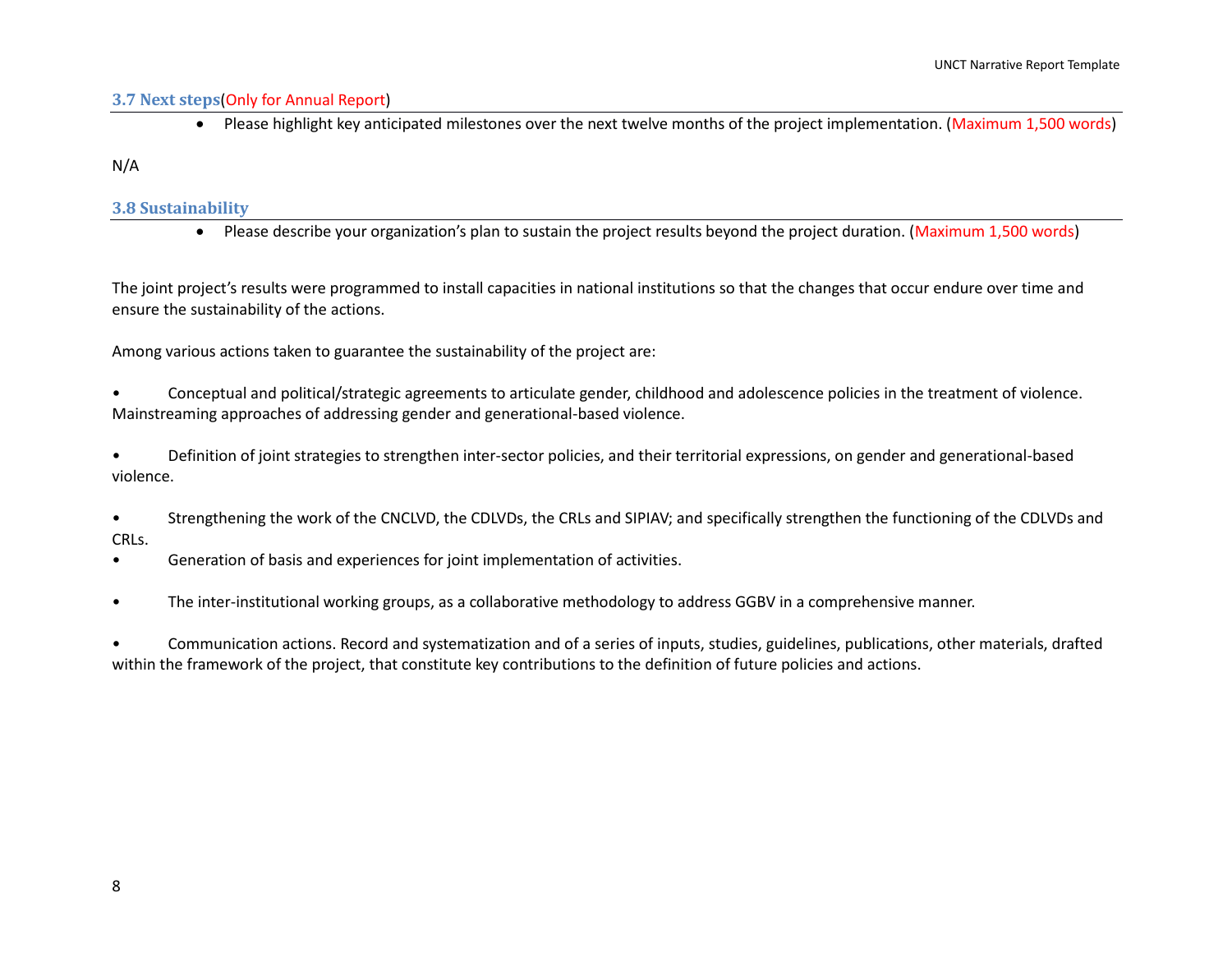#### **3.9 Voices from the field**

 Changes achieved by the project are best reflected in grantees' and beneficiaries' own words. Please include any quote, testimony or human interest story collected during the reporting period.(maximum 150 words)

Several interviews were conducted and focal groups were established in the process of designing the "Preliminary document for the construction of the National Plan to end domestic violence and gender and generations based violence". This fieldwork was conducted from 16 March to 5 June 2015. A total of 22 interviews were held and four focal groups were set with a total of 53 participants. Two of these focal groups took place outside the country's capital (Paysandú and Tacuarembó), allowing for board participation nationwide.

- Has informed consent been obtained by beneficiary/grantee to have the above-content publicized?
	- Yes

No

#### **3.10Knowledge and communication products**

 Has your project generated any knowledge or communication product that can be shared with others during this reporting period?

XYes

- No
- If yes, please specify the title of product and the type of product in the table below, and please share the product(s) in the format of PDF, Word or Excel with the UN Trust Fund Portfolio Manager via email.

| No.           | <b>Title of product</b>                                                                                                                                                                | Type of product |
|---------------|----------------------------------------------------------------------------------------------------------------------------------------------------------------------------------------|-----------------|
|               | Document: "Insumos y lineamientos<br>estratégicos para el diseño del II Plan<br>Nacional de lucha contra la violencia<br>doméstica y la violencia basada en Género<br>y Generaciones". | Assessments     |
| $\mathcal{P}$ | Document:<br>Morel & Suárez (2015): Relatoría<br>"Seminario internacional sobre Marcos                                                                                                 | Assessments     |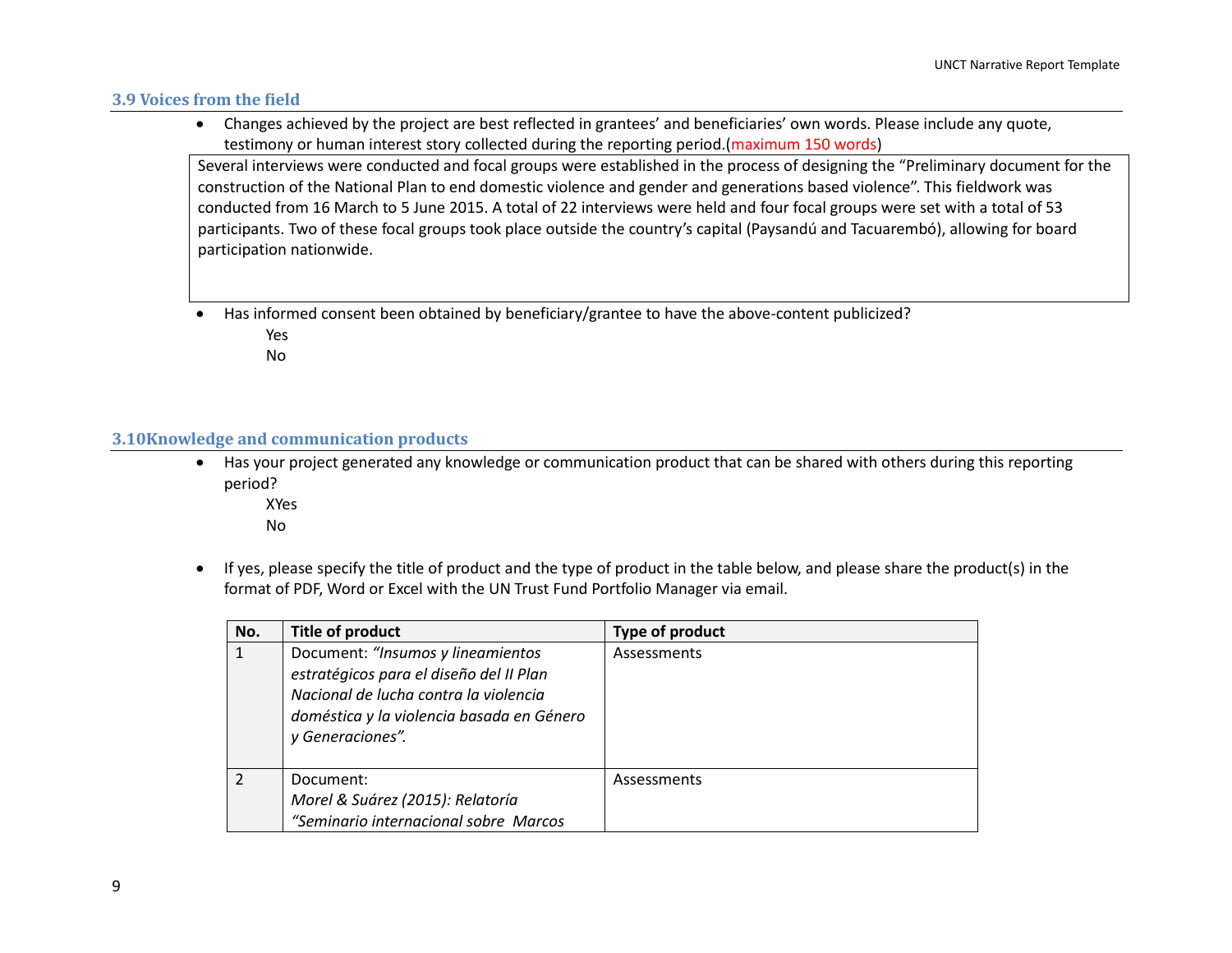|                | Normativos en violencia basada en género     |             |
|----------------|----------------------------------------------|-------------|
|                | y generaciones"                              |             |
| $\overline{3}$ | Document:                                    | Assessments |
|                | Deus & González (2015): "Resultados del      |             |
|                | Seminario internacional. Insumos para la     |             |
|                | elaboración de legislación nacional".        |             |
| $\overline{4}$ | Audio from the Seminar "Seminario            | Video/Film  |
|                | internacional sobre Marcos Normativos en     |             |
|                | violencia basada en género y generaciones"   |             |
| 5              | Document:                                    | Assessments |
|                | Deus & González (2015): Violencia basada     |             |
|                | en género y generaciones: estándares         |             |
|                | internacionales de DDHH y legislación        |             |
|                | comparada.                                   |             |
|                | Deus & González (2015): Acceso a la justicia |             |
|                | de las víctimas de las violencia basada en   |             |
|                | género y generaciones.                       |             |
| 6              | Rapporteurship: Relatoría de los desayunos   | Assessments |
|                | de Trabajo sobre Trata y tráfico de mujeres. |             |
|                |                                              |             |
| $\overline{7}$ | Audiovisual material from the campaign:      | Video/Film  |
|                | "Campaña de prevención del acoso sexual      |             |
|                | en el ámbito educativo, desarrollada en      |             |
|                | conjunto con el Sistema Educativo público    |             |
|                | del Uruguay"                                 |             |
| 8              | Video "Sensibilización sobre el maltrato     | Video/Film  |
|                | infantil"                                    |             |
| 9              | Document: "Violencia basada en género y      | Assessments |
|                | generaciones desde una mirada de la          |             |
|                | comunicación" y la "Guía: Violencias         |             |
|                | puertas adentro. Pautas para una cobertura   |             |
|                | periodística con enfoque de género y         |             |
|                | generaciones".                               |             |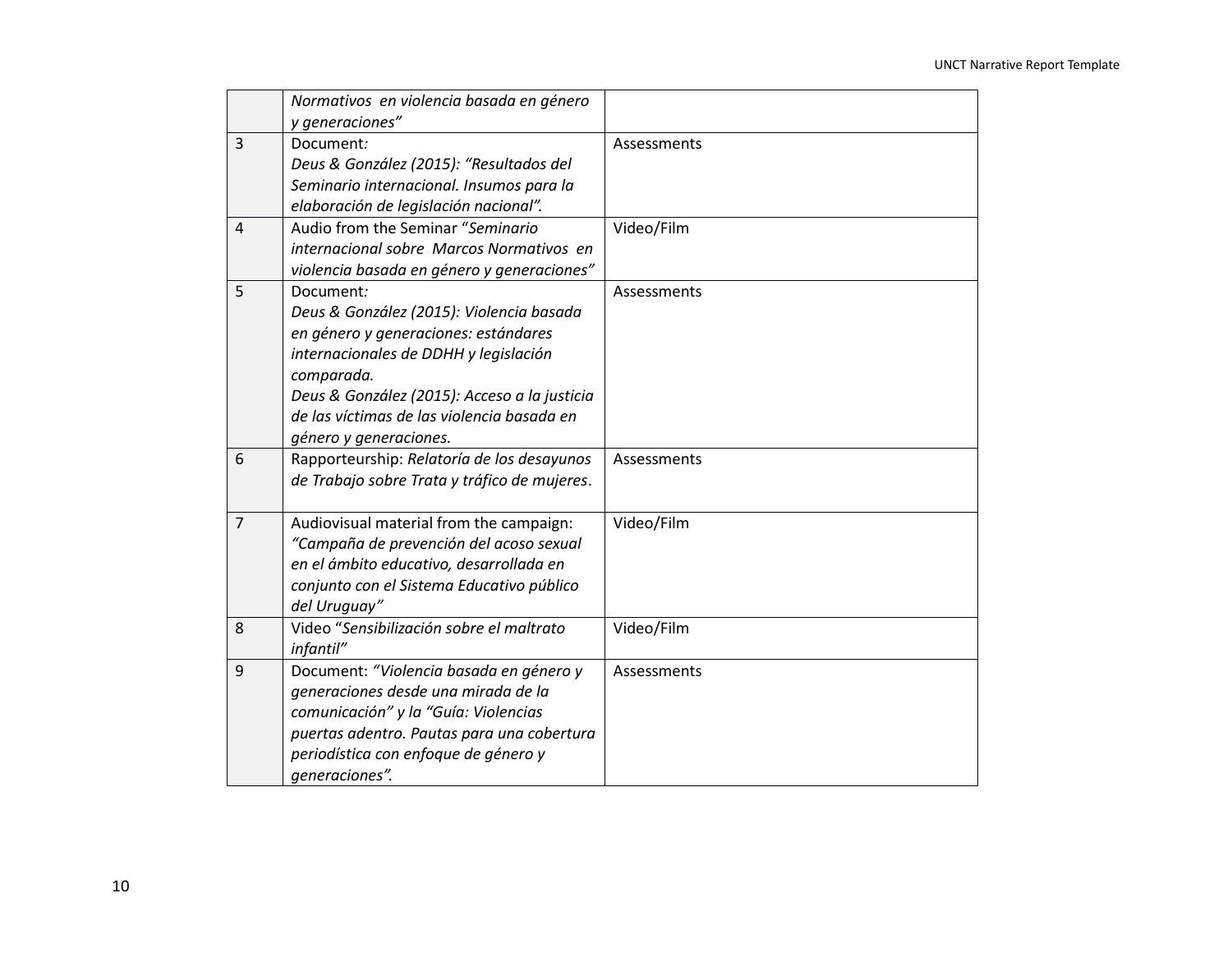|  | <b>Menu list for "Type of product"</b>                |
|--|-------------------------------------------------------|
|  | 1. Anthologies                                        |
|  | 2. Assessments                                        |
|  | 3. Audio                                              |
|  | 4. Advocacy/campaign material                         |
|  | 5. Bibliographies                                     |
|  | 6. Brochures/Poster                                   |
|  | 7. Case study                                         |
|  | 8. Comic Strip/Cartoon                                |
|  | 9. Curriculum                                         |
|  | 10. Catalog/Directory                                 |
|  | 11. Electronic discussion forum                       |
|  | 12. Exercise/Game                                     |
|  | 13. Issue/Policy/Research Paper                       |
|  | 14. Indicators                                        |
|  | 15. Manual/Handbook                                   |
|  | 16. Newsletters                                       |
|  | 17. Protocols/Guidelines                              |
|  | 18. Photos                                            |
|  | 19. PR material (posters, brochures, pamphlets, etc.) |
|  | 20. Surveys                                           |
|  | 21. Toolkit/Checklist                                 |
|  | 22. Training materials                                |
|  | 23. Video/Film                                        |
|  | 24. Website and web portal                            |
|  | 25. Others (specify)                                  |

 If you have other types of products, such as audio, video, film, website, web portal, and/or something else that is too big and heavy to be shared via email, please provide the title of the product, the type of product and the URL/website address where we can see these products (ex. YouTube).

| Title of the product                                                                                   | Type of product   | <b>URL/Websit</b> |
|--------------------------------------------------------------------------------------------------------|-------------------|-------------------|
|                                                                                                        |                   | e address         |
| http://www.inmujeres.gub.uy/innovaportal/v/18258/6/innova.front/consejo_nacional_consultivo_de_lucha_c | select one or     |                   |
| ontra la violencia domestica                                                                           | multiple from the |                   |
|                                                                                                        | menu list above   |                   |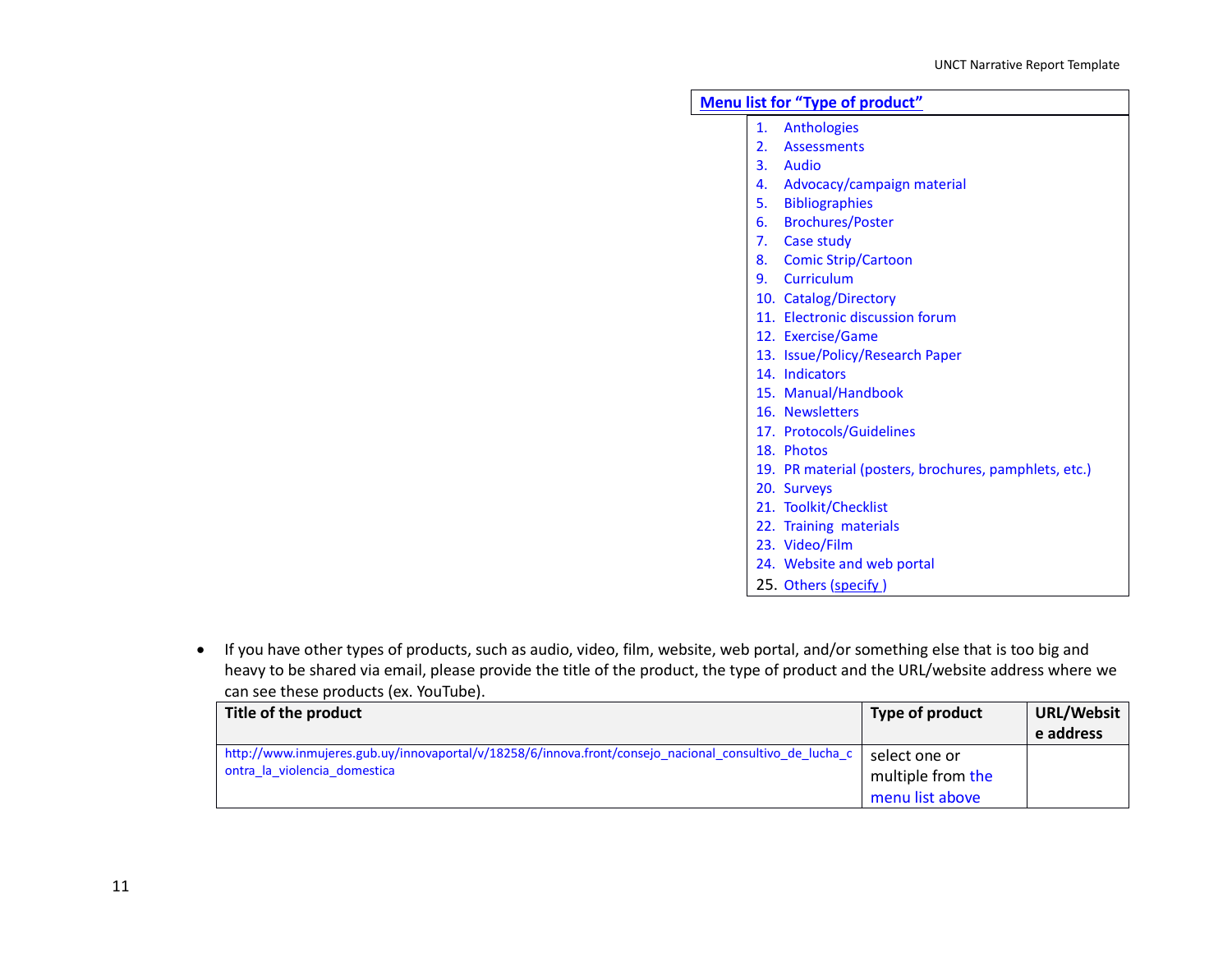| select one or<br>multiple from the |  |
|------------------------------------|--|
| menu list above                    |  |
| select one or                      |  |
| multiple from the                  |  |
| menu list above                    |  |

#### **3.11 Photos**

- Is there any photo that illustrates the change generated by the project?
	- X Yes
	- No
- If yes, please provide the necessary information requested in the table below and share the photos with the UN Trust Fund Portfolio Manager via email.

o Description of the photo

o Photo credit – the name of photographer or the person who took the photo

o Informed consent – whether informed consent has been obtained by persons appearing in the photo (yes or no)

| Photo<br>No. | Please provide a short sentence describing who<br>appears in the photo, what is happening, and when<br>and where it was taken (maximum 150 words) | <b>Photo credit</b> (the name of photographer or<br>the person who took the photo) | Has informed<br>consent been<br>obtained by<br>persons appearing<br>in the photo?(Yes<br>or No) |
|--------------|---------------------------------------------------------------------------------------------------------------------------------------------------|------------------------------------------------------------------------------------|-------------------------------------------------------------------------------------------------|
| 1            | http://www.inmujeres.gub.uy/innovaportal/v/18258/<br>6/innova.front/consejo nacional consultivo de lucha<br>contra la violencia domestica         |                                                                                    |                                                                                                 |
|              |                                                                                                                                                   |                                                                                    |                                                                                                 |
|              |                                                                                                                                                   |                                                                                    |                                                                                                 |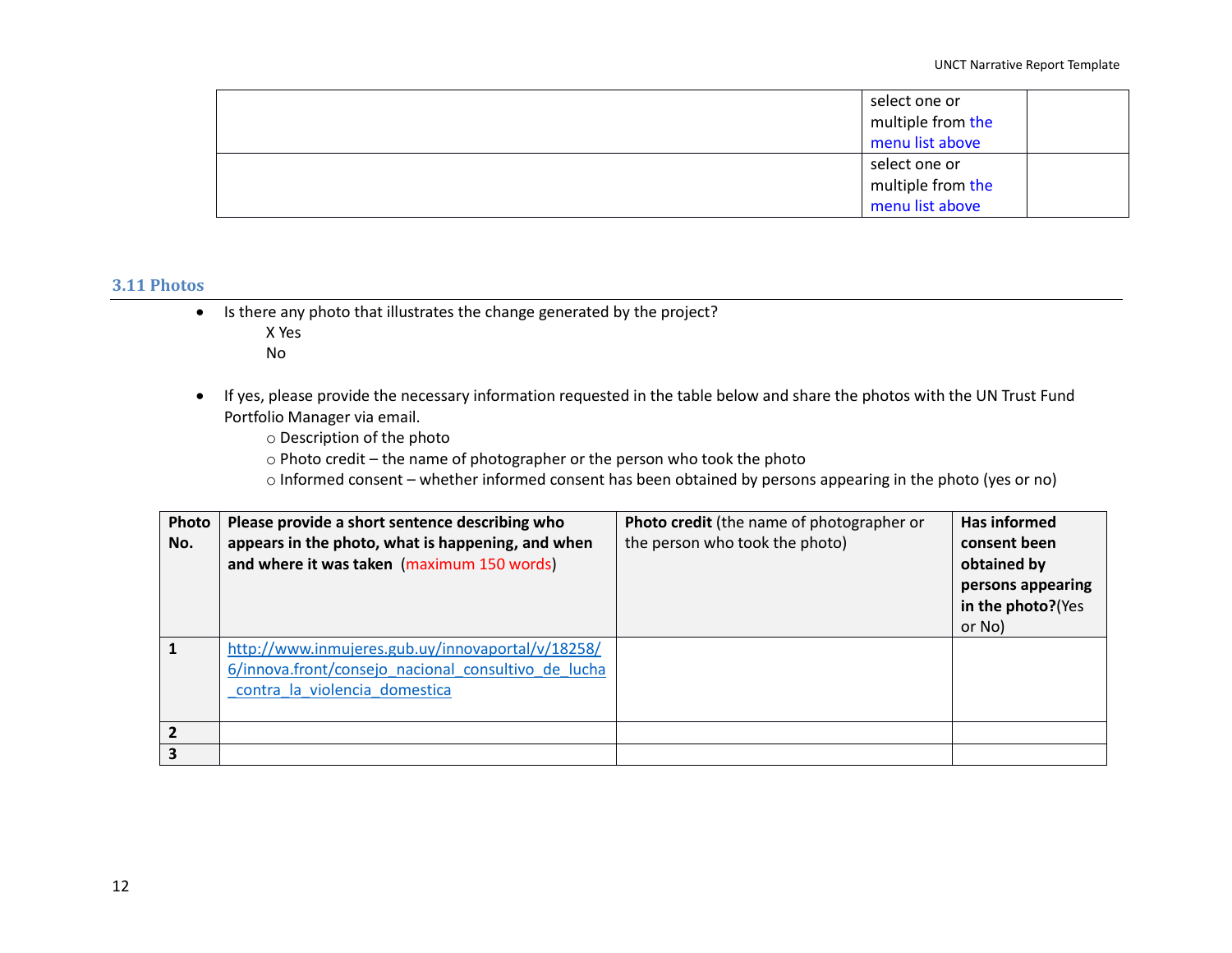# **3.12Awards, special recognition and/or media coverage**

- Has the project been awarded any prize or received any special recognition during the reported period? Yes
	- No
- Please provide the title of the award or special recognition, year, location, and briefly explain its importance. (maximum 150 words)

## **3.13 Annexes: supporting materials**(optional)

Please list any additional material to support the content of the narrative report. Please note that this is optional. If there is any, please specify the title of document in the table below, and share these annexes with the UN Trust Fund Portfolio Manager via email.

| No. of annex       | <b>Title of document</b>                                                              |
|--------------------|---------------------------------------------------------------------------------------|
| Annex 1            | http://www.inmujeres.gub.uy/innovaportal/v/18258/6/innova.front/consejo nacional cons |
|                    | ultivo de lucha contra la violencia domestica                                         |
|                    |                                                                                       |
| Annex 2            |                                                                                       |
| Annex 3            |                                                                                       |
| Annex 4            |                                                                                       |
| Annex <sub>5</sub> |                                                                                       |

#### 3.14List of acronyms

Please list the acronyms used in the report.

| <b>Acronyms</b> | <b>Description</b>                                                    |
|-----------------|-----------------------------------------------------------------------|
| <b>CDLVD</b>    | Departmental Council for the Fight Against Domestic Violence          |
| <b>CNCLVD</b>   | National Consultative Council for the Fight Against Domestic Violence |
| <b>CRL</b>      | Local Reception Committee                                             |
| GBV             | <b>Gender Based Violence</b>                                          |